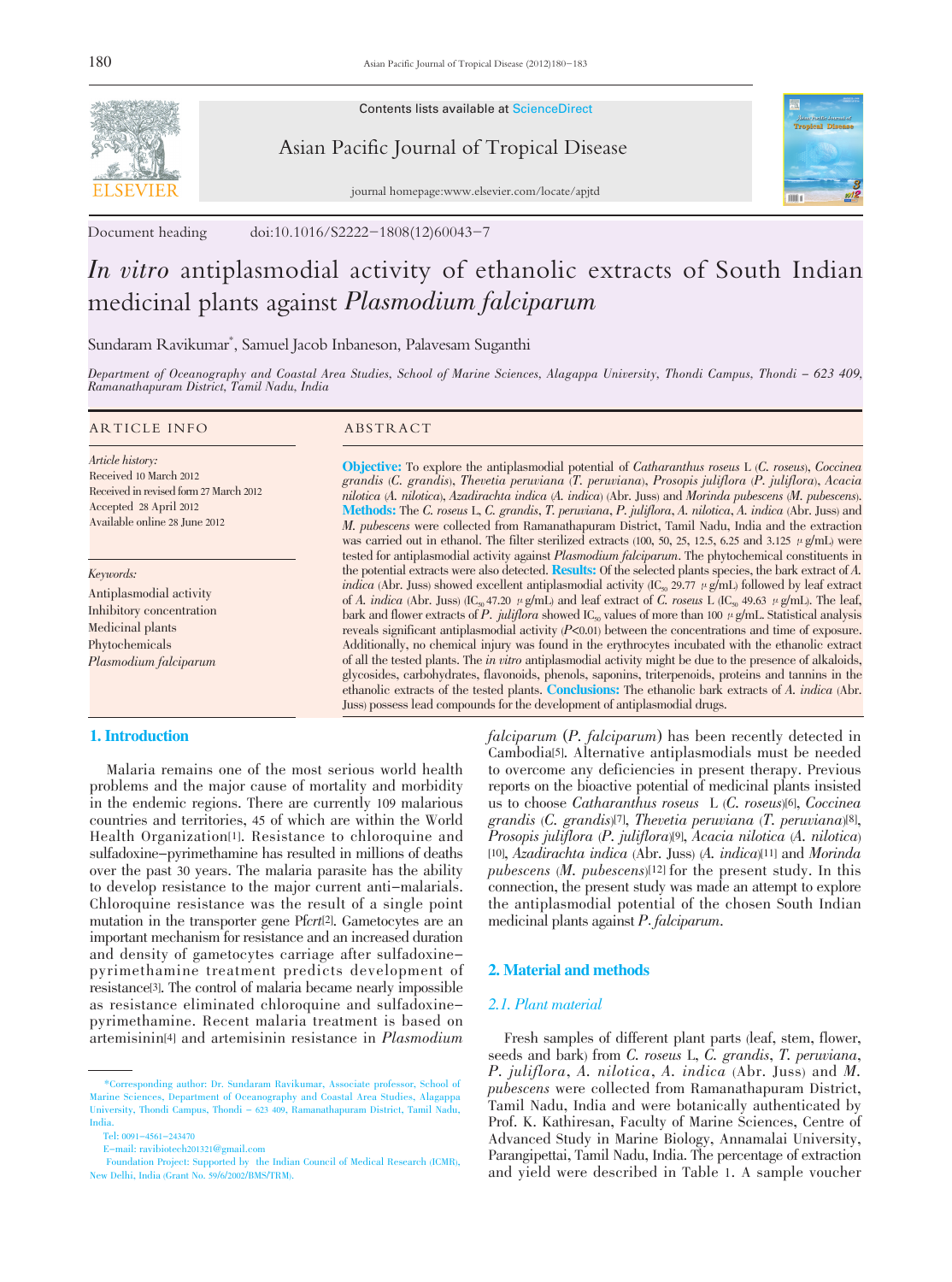specimen was deposited in the herbarium facility (Sponsored by the Indian Council of Medical Research, New Delhi) maintained in the Department of Oceanography and Coastal Area Studies, Alagappa University, Thondi Campus, Thondi, Ramanathapuram District, Tamil Nadu, India. All the collected samples were washed twice with distilled water to remove the adhering dusts and other associated animals.

#### 2.2. Extract preparation

 Shade dried samples were subjected to percolation by soaking in ethanol. After 21 days of dark incubation, the filtrate was concentrated separately by rotary vacuum evaporation  $>45$  $\degree$ ) and then freeze dried (-80  $\degree$ ) to obtain solid residue. The percentage of extraction was calculated by using the following formula: Percentage of extraction  $(\% )$  = Weight of the extract (g)/ Weight of the plant material (g)  $\times 100\%$ . The extracts of the selected medicinal plants were screened for the presence of phytochemical constituents by following the standard methods[13]. The ethanolic extracts were dissolved in dimethyl sulphoxide (HiMedia Laboratories Private Limited, Mumbai, India) and filtered through Millipore sterile filters (mesh 0.20  $\mu$ ) m, Sartorious Stedim Biotech GmbH, Germany). The filtrates were used for testing at different concentrations of 100, 50, 25, 12.5, 6.25 and 3.125  $\mu$  g/mL[13].

#### 2.3. Parasite cultivation

 The antiplasmodial activity of medicinal plant extracts was assessed against P. falciparum obtained from the Jawaharlal Nehru Centre for Advanced Scientific Research, Bangalore, India. P. falciparum were cultivated in human O Rh<sup>+</sup> red blood cells using RPMI 1640 medium (HiMedia Laboratories Private Limited, Mumbai, India)<sup>[13]</sup> supplemented with  $0 Rh<sup>+</sup>$  serum (10%), 5% sodium bicarbonate (HiMedia Laboratories Private Limited, Mumbai, India) and 40  $\mu$  g/mL of gentamycin sulphate (HiMedia Laboratories Private Limited, Mumbai, India). Hematocrits were adjusted to 5% and parasite cultures were used when 2% of them exhibited parasitaemia[13].

# 2.4. In vitro antiplasmodial assay

Filter sterilized extracts (100, 50, 25, 12.5, 6.25 and 3.125  $\mu$ ) g/mL) were incorporated in a 96-well tissue culture plate containing 200  $\mu$  L of *P. falciparum* culture with fresh red blood cells diluted to 2% hematocrit. Negative control was maintained

#### Table 1

Yield percentage and  $IC<sub>60</sub>$  of ethanolic extracts from medicinal plants.

with fresh red blood cells and  $2\%$  parasitized P. falciparum diluted to 2% hematocrit, while positive control was maintained with parasitized blood cell culture treated with 18.63  $\mu$  g/ mL chloroquine or 5.55  $\mu$  g/mL artemether<sup>[13]</sup>. Parasitaemia was evaluated after 48 h by Giemsa stain and the average suppression percentage of parasitaemia was calculated by the following formula: Average suppression of parasitaemia  $(\%)$  = [Average percentage of parasitaemia in control  $(\% )$  – Average percentage of parasitaemia in test  $(\%)$ /Average percentage of parasitaemia in control  $(\%) \times 100\%$ .

#### 2.5. Calculation and analysis of antiplasmodial activity

 The antiplasmodial activities of ethanolic extracts were expressed by  $IC_{50}$ , the inhibitory concentrations of the drug that induced 50% reduction in parasitaemia compared to the control (100% parasitaemia). The  $IC_{50}$  values were calculated (concentration of extract in the X axis and percentage of inhibition in the Y axis) using Office XP (SDAS) software with a linear regression equation[13]. This activity was analyzed in accordance with the norms of antiplasmodial activity of Rasoanaivo et al<br/>[14]. According to these norms, an extract is very active if IC<sub>50</sub> $\lt$ 5  $\mu$  g/mL, active 5  $\mu$  g/mL $\lt$ IC<sub>50</sub> $\lt$ 50  $\mu$  g/mL, weakly active 50  $\mu$  g/mL<IC<sub>50</sub><100  $\mu$  g/mL and inactive IC<sub>50</sub>>100  $\mu$  g/mL. Analysis of variances was performed by ANOVA procedures followed by a specific post hoc test to analyze the difference and statistical significances were achieved when  $P<sub>0.01</sub>$ .

#### 2.6. Chemical injury to erythrocytes

 To assess any chemical injury to erythrocytes that might be attributed to the extract,  $200 \mu L$  of erythrocytes were incubated with 100  $\mu$  g/mL of the extract at a dose equal to the highest used in the antiplasmodial assay. The conditions of the experiment were maintained as in the case of antiplasmodial assay. After 48 h of incubation, thin blood smears were stained with Giemsa stain and observed for morphological changes under high-power light microscopy. The morphological findings were compared with those in erythrocytes that were uninfected and not exposed to the extract[13].

#### 3. Results

| Botanical name                         | Family            | Local name                  | Plant part used | Weight of plant part $(g)$ | Yield of extract $[g(\mathscr{G})]$ | $\text{IC}_{\text{so}}$ ( $\mu$ g/mL) |
|----------------------------------------|-------------------|-----------------------------|-----------------|----------------------------|-------------------------------------|---------------------------------------|
| $C.$ roseus $L$                        | Apocynaceae       | Nithiya Kalyani             | Leaf            | 21                         | 2.98(11.19)                         | 49.63                                 |
|                                        |                   |                             | <b>Stem</b>     | 19                         | 1.12(5.89)                          | 77.72                                 |
|                                        |                   |                             | Flower          | 20                         | 0.85(4.25)                          | 51.08                                 |
| C. grandis                             |                   | Cucurbitaceae Kovaikai Kodi | Leaf            | 22                         | 3.17(14.41)                         | 69.00                                 |
| T. peruviana                           | Apocynaceae Arali |                             | Leaf            | 20                         | 2.82(14.10)                         | 73.84                                 |
|                                        |                   |                             | Seeds           | 17                         | 0.94(5.53)                          | 58.83                                 |
| P. juliflora                           | Fabaceae          | Nattu Karuvai               | Leaf            | 22                         | 2.96(13.45)                         | >100.00                               |
|                                        |                   |                             | Bark            | 23                         | 1.21(5.26)                          | >100.00                               |
|                                        |                   |                             | Flower          | 21                         | 0.81(3.86)                          | >100.00                               |
| A. nilotica                            | Fabaceae          | Seemai Karuvai              | Leaf            | 22                         | 3.05(13.86)                         | 73.36                                 |
|                                        |                   |                             | Bark            | 20                         | 1.16(5.80)                          | 59.80                                 |
| A. <i>indica</i> (Abr. Juss) Meliaceae |                   | Vemppu                      | Leaf            | 20                         | 2.91(14.55)                         | 47.20                                 |
|                                        |                   |                             | Bark            | 19                         | 1.23(6.47)                          | 29.77                                 |
| M. pubescens                           | Rubiaceae         | Manjanathi                  | Leaf            | 22                         | 3.18(14.45)                         | 62.70                                 |
|                                        |                   |                             | Bark            | 18                         | 1.13(6.28)                          | 80.63                                 |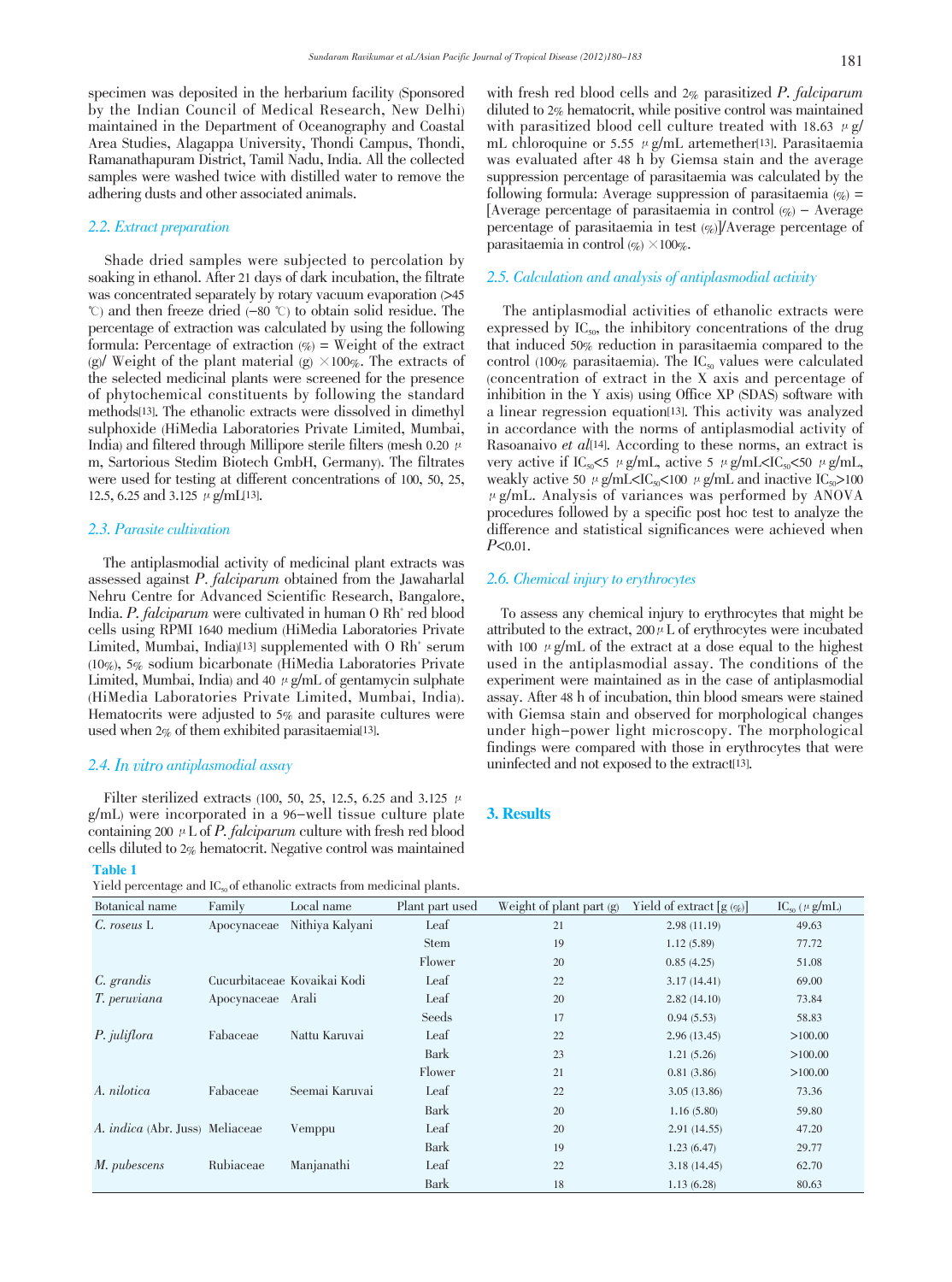The percentage yields of extracts were ranged from 3.86% to 14.55% (Table 1). The results reveal that leaf of A. indica (Abr. Juss) (14.55%) showed maximum percentage yield followed by leaf of M. pubescens  $(14.45\%)$ . The bark extract of A. indica (Abr. Juss) (IC<sub>50</sub> 29.77  $\mu$  g/mL) showed excellent antiplasmodial activity, followed by leaf extract of A. indica (Abr. Juss) (47.20  $\mu$  g/mL) and leaf extract of C. roseus L (49.63  $\mu$  g/mL). Moreover, the leaf, bark and flower extracts of P. juliflora showed IC<sub>50</sub> values of more than 100  $\mu$  g/mL (Table 1). The microscopic observation of the uninfected erythrocytes incubated with the ethanolic extracts and the uninfected erythrocytes from the blank column of the 96-well plate showed no morphological differences after 48 h of incubation. The preliminary phytochemical study reveals that the extracts from the tested medicinal plants had a variety of phytochemical constituents, namely alkaloids, glycosides, carbohydrates, flavonoids, phenols, saponins, triterpenoids, proteins and tannins (Table 2).

#### Table 2

Preliminary phytochemical constituents of medicinal plants.

| Phytochemical   | Leaf of C. roseus | Leaf of $A$ . | Bark of A. |
|-----------------|-------------------|---------------|------------|
| constituent     |                   | indica        | indica     |
| Alkaloids       | $^{+}$            | $+$           | $+$        |
| Glycosides      |                   | $+$           | $+$        |
| Carbohydrates   | $^{+}$            | $+$           | $+$        |
| Coumarins       |                   |               |            |
| Flavanoids      | $+$               | $+$           |            |
| Quinones        |                   |               |            |
| Phenols         | $+$               |               |            |
| Saponins        | $+$               | $+$           |            |
| Triterpenoids   | $+$               | $+$           | $+$        |
| Proteins        | $^{+}$            |               |            |
| Resins          |                   |               |            |
| <b>Steroids</b> |                   |               |            |
| Tannins         | $+$               | $+$           | $+$        |

 $-$ : Absent;  $+$ : Present

### 4. Discussion

 Plants, especially those used in ayurveda, can provide biologically active molecules and lead structures for the development of modified derivatives with enhanced activity and/or reduced toxicity. The small fraction of flowering plants that have so far been investigated have yielded about 120 therapeutic agents of known structure from about 90 species of plants. Some of useful plant drugs include vinblastine, vincristine, taxol, podophyllotoxin, camptothecin, digitoxigenin, gitoxigenin, digoxigenin, tubocurarine, morphine, codeine, aspirin, atropine, pilocarpine, capscicine, allicin, curcumin, artemesinin and ephedrine among others[15]. This study showed that the extracts of South Indian medicinal plants had antiplasmodial activity against the blood stage of P. falciparum.

 The present study was investigated with the extracts derived from different parts of C. roseus L, C. grandis, T. peruviana, P. juliflora, A. nilotica, A. indica (Abr. Juss) and M. pubescens. Among the tested extracts, the bark extract of A. indica (Abr. Juss) showed excellent antiplasmodial activity  $(IC_{50} 29.77 \mu g/mL)$  at 1.6-fold concentration of the positive control chloroquine. Moreover, the leaf extracts of A. indica (Abr. Juss) (IC<sub>50</sub> 47.20  $\mu$  g/mL) and *C. roseus* L (IC<sub>50</sub> 49.63  $\mu$  g/mL)

showed good antiplasmodial activity. This may be due to the presence of alkaloids[16], glycosides[17], carbohydrates[18-21], flavonoids[22], phenols[19], saponins[22], triterpenoids, proteins[21] and tannins[19]. According to Rasoanaivo et al, 20%, 60% and 20% of extracts from medicinal plants were considered active, weakly active and inactive respectively[14].

 Biological and pharmacological activities that are attributed to different parts and extracts of A. indica include antiplasmodial, antitrypanosomal, antioxidant, anticancer, antibacterial, antiviral, larvicidal and fungicidal activities. Others include antiulcer, spermicidal, anthelminthic, antidiabetic, anti-implantation, immunomodulating, molluscicidal, nematicidal, immunocontraceptive, insecticidal, antifeedant and insect repellant effects[24]. Omar et al have demonstrated that the purified extracts of A. indica and other members of the Meliaceae family showed significant in vitro, but poor in vivo antimalarial activity<sup>[25]</sup>. The water extract of A. indica bark showed 66.47% reduction of parasitaemia in P. berghei infected Swiss Albino mice[26]. The water extract of C. roseus leaf showed antiplasmodial IC<sub>50</sub> of (36.17±7.79)  $\mu$  g/mL against P. falciparum W2[27]. These research works support the present findings. The mechanism of action might be due to the inhibition of P. falciparum merozoite invasion into erythrocytes[28] and disruption of P. falciparum rosettes[29,30] by carbohydrates; inhibition of P. falciparum fatty acid biosynthesis[31-35]; inhibition of hemozoin biocrystallization by alkaloids[36] and inhibition of protein synthesis by triterpenoids[37]. It is concluded from the present study that the bark extract of A. indica (Abr. Juss) should be an enormous resource to find out the new drugs with antiplasmodial activities. Investigations are in progress to identify the active antiplasmodial compounds of A. indica (Abr. Juss) extracts by bioassay-guided fractionation.

#### Conflict of interest statement

We declare that we have no conflict of interest.

#### Acknowledgments

 The authors are thankful to the authorities of Alagappa University for providing the required facilities and also to the Indian Council of Medical Research, New Delhi for financial assistance for doing Ph.D degree (Samuel Jacob Inbaneson and Palavesam Suganthi). The authors are also grateful to Prof. Dr. Hemalatha Balaraman, Molecular Biology and Genetics Unit, Jawaharlal Nehru Centre for Advanced Scientific Research, Bangalore for providing us with the parasite.

#### **References**

- $\overline{a}$ [1] WHO. World Malaria Report. Geneva: World Health Organization. [Online] Available from: http://rbm.who.int/wmr.2008
- [2] Mehlotra RK, Mattera G, Bockarie MJ, Maguire JD, Baird JK, Sharma YD et al. Discordant patterns of genetic variation at two chloroquine resistance loci in worldwide populations of the malaria parasite Plasmodium falciparum. Antimicrob Agents Chemother 2008; 6: 2212-2222.
- [3] Barnes KI, Little F, Mabuza A, Mngomezulu N, Govere J, Durrheim D et al. Increased gametocytemia after treatment: an early